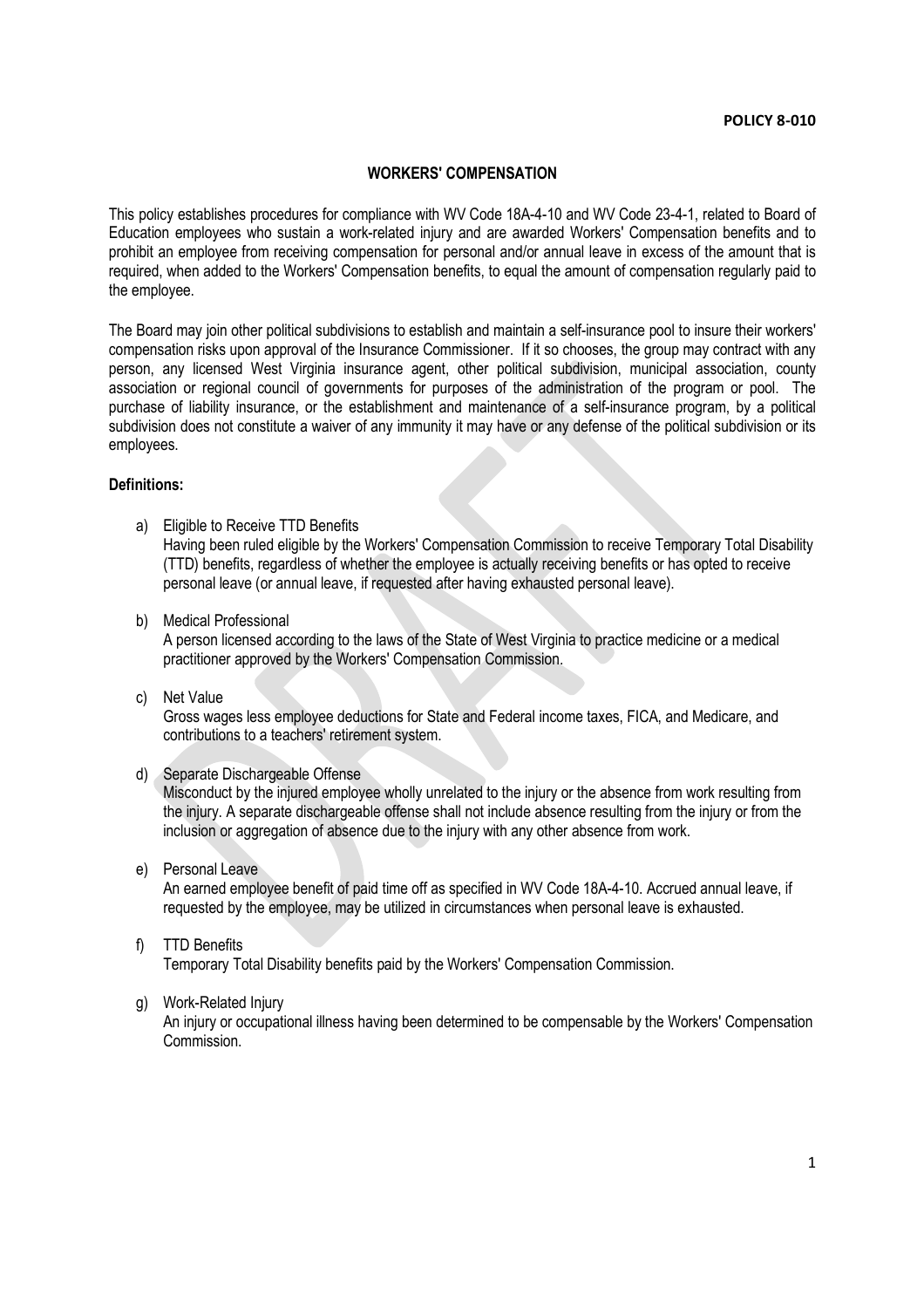#### **Administration**

The Board shall administer Workers' Compensation claims and related employee leave in accordance with all applicable statutes, rules, regulations, procedures, and local policies.

An employee who sustains a work-related injury shall submit an Election of Option Form (see Form 8442.01 F1) to the Board's payroll office within three (3) working days of the date of the injury. The Election of Option Form will designate the employee's choice of receiving either TTD benefits only for the period of absence from work, personal leave compensation, or a combination of both. The payroll office shall attach the original Election of Option Form to the Employer's Report of Injury Form (WC-3) and forward both to the Workers' Compensation Commission.

An employee, who is incapacitated and unable to submit the Election of Option Form shall be granted accrued personal leave, then accrued annual leave if the employee is entitled to annual leave, after exhausting personal leave. An Election of Option Form must be completed by an appropriate individual on behalf of the employee as prescribed by the employer.

If a previous Workers' Compensation claim is reopened after the effective date of this policy and additional TTD benefits are paid, the procedures outlined in this policy will be in effect and the employee must complete a new Election of Option Form.

## **Employee In-House Incident Report**

An employee in-house incident report must be completed by the supervisor of the department in which a work injury or incident occurs. The completed form is to be returned to the finance office within **24 HOURS** of the job injury or as soon as you become aware of the injury. This form needs to be turned in **PRIOR** to going to he hospital and if seeking compensation, the employee will need a claim number to take to the hospital. A copy of the form may be found on the McDowell County Schools website.

## **Election of Option**

#### **A. Election to Receive TTD Benefits Only**

- 1. An employee may elect to receive TTD benefits only by selection Option I on the Election of Option Form (see Form 8442.01 F1). The employee will not receive leave compensation from the Board, except for the initial period prior to receiving a benefit check from the Workers' Compensation **Commission** 
	- a.Employees of the Board continue to accrue seniority credit while receiving TTD benefits during absences from work due to a work-related, compensable injury, but do not accrue credit for years of experience.
	- b.Personal leave shall accrue while an employee is absent from work receiving TTD benefits, pursuant to the provisions of WV Code 18-4-10.
	- c. Any legal school holidays, election days, other noninstructional days such as outside school environment (OS), continuing professional development (CE), teachers-studentparent conferences (TP), and inclement weather days occurring during the period when TTD benefits only are being received, will NOT be paid.
- 2. When an employee elects to receive TTD benefits only, paid personal leave may be utilized only until the initial benefit check is received.
- 3. When the initial TTD check is received, the employee must reimburse the Board the net value of personal leave benefits paid, according to the procedures presented in the *Accounting Procedures Manual for County Boards of Education*. If payment is not made in full at the time the initial TTD check is received, the employee and the employing agency shall complete the Assignment of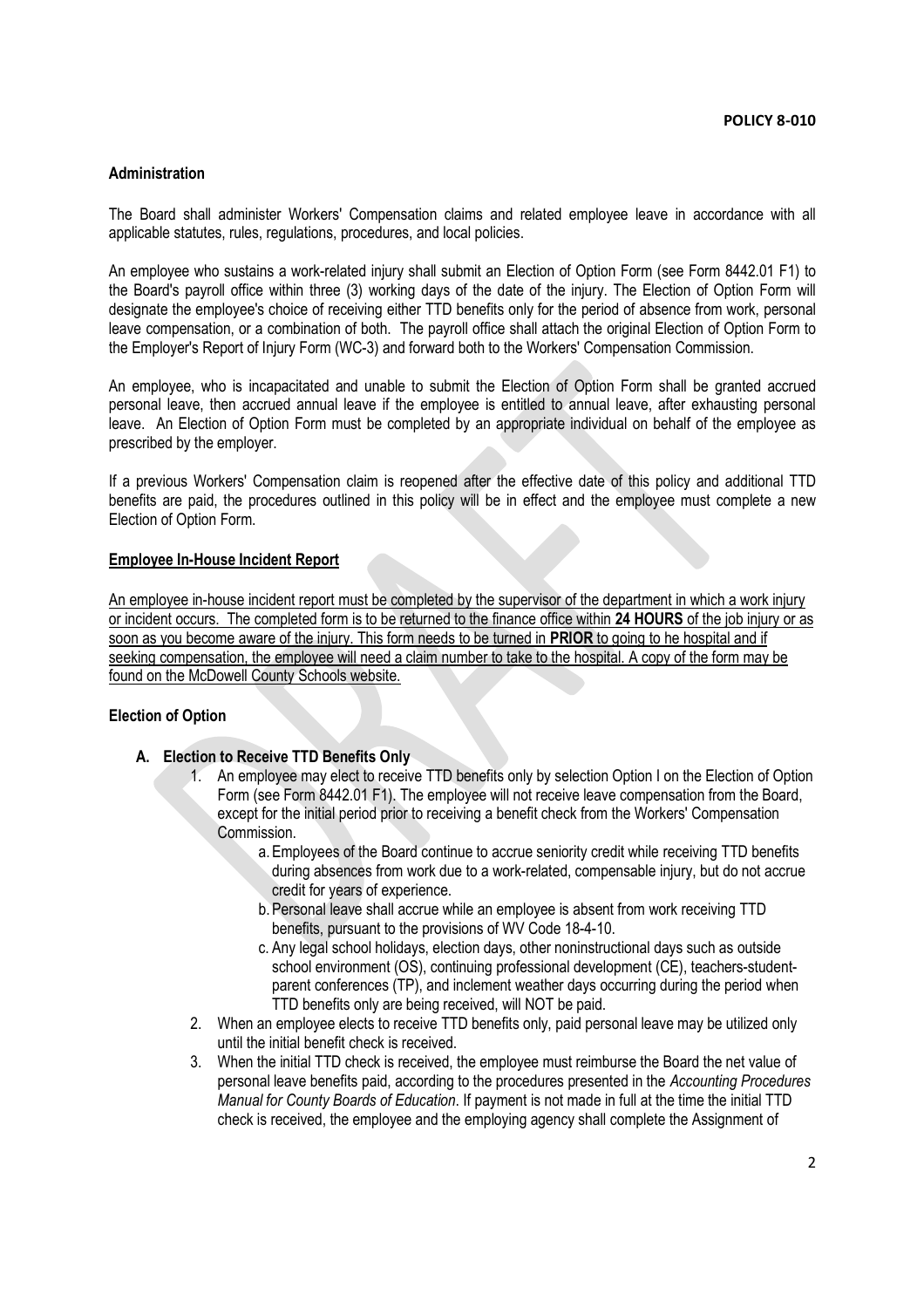Future Wages Form (Form 8442.01 F2). The number of days of paid leave shall be restored to the employee's leave balance as the repayments are made.

- a.Any employee who refuses to reimburse the net value of the paid personal leave shall be subject to disciplinary action.
- b.When leave is restored to an employee, appropriate adjustments shall be made by the Board's payroll office to obtain credit for its share of contributions for social security and retirement and for the deductions that were withheld from the employee's personal leave pay and to make any necessary adjustments in taxable wages, tax deductions, retirement contributions, FICA, and Medicare deductions, and personal leave records.

### **B. Election to Receive Leave Compensation Only**

- 1. An employee may elect to receive compensation for accumulated personal leave only, or annual leave if requested by the employee, instead of TTD benefits by selecting Option 2 on the Election of Option Form (see Form 8442.01 F1). The employee is treated the same as any other employee granted personal leave pursuant to WV Code 18-4-10.
	- a.Employees of boards of education continue to accrue seniority credit while receiving leave compensation during absences from work due to a work-related, compensable injury, and accrue credit for years of experience.
	- b.Personal leave shall accrue while an employee is absent from work receiving TTD benefits, pursuant to the provisions of WV Code 18-4-10.
	- c. Any legal school holidays, election days, other noninstructional days such as outside school environment (OS), continuing professional development (CE), and teachersstudent-parent conferences (TP), and inclement weather days occurring during the period when leave compensation is being received will be paid.
- 2. After an employee exhausts his/her accrued personal leave, and accrued annual leave if requested, the employee may start receiving TTD benefits during the remaining absence from work due to a work-related, compensable injury, pursuant to WV Code 23-4-6. The employee is responsible for contacting the Workers' Compensation Commission to make this request.
	- a.Employees of county boards of education continue to accrue seniority credit while receiving TTD benefits during absences from work due to a work-related, compensable injury, but do not accrue credit for years of experience.
	- b.Personal leave shall accrue while an employee is absent from work receiving TTD benefits, pursuant to the provisions of WV Code 18-4-10.
	- c. Any legal school holidays, election days, other non-instructional days such as outside school environment (OS), continuing professional development (CE), and teachersstudent-parent conferences (TP), and inclement weather days occurring during the period when TTD benefits only are being received will NOT be paid.

## **C. Election to Receive a Combination of TTD Benefits and Compensation for Accrued Leave**

- 1. An employee may elect to receive a combination of TTD benefits and compensation for accrued personal leave, or accrued annual leave if requested by selecting Option 3 on the Election of Option Form (see Form 8442.01 F1). The employee shall receive leave compensation only to the extent the leave compensation is required, when added to the TTD benefits, to equal the amount of gross wages regularly paid the employee.
- 2. Personal leave compensation equal to the employee's regular gross pay may be paid prior to the award of TTD benefits.
	- a. If the personal leave compensation paid to the employee prior to the award of TTD benefits, when added to the TTD benefits, is in excess of the employee's regular gross pay, the excess payment shall be deducted from the employee's subsequent pay, according to the procedures presented in the *Accounting Procedures Manual for County*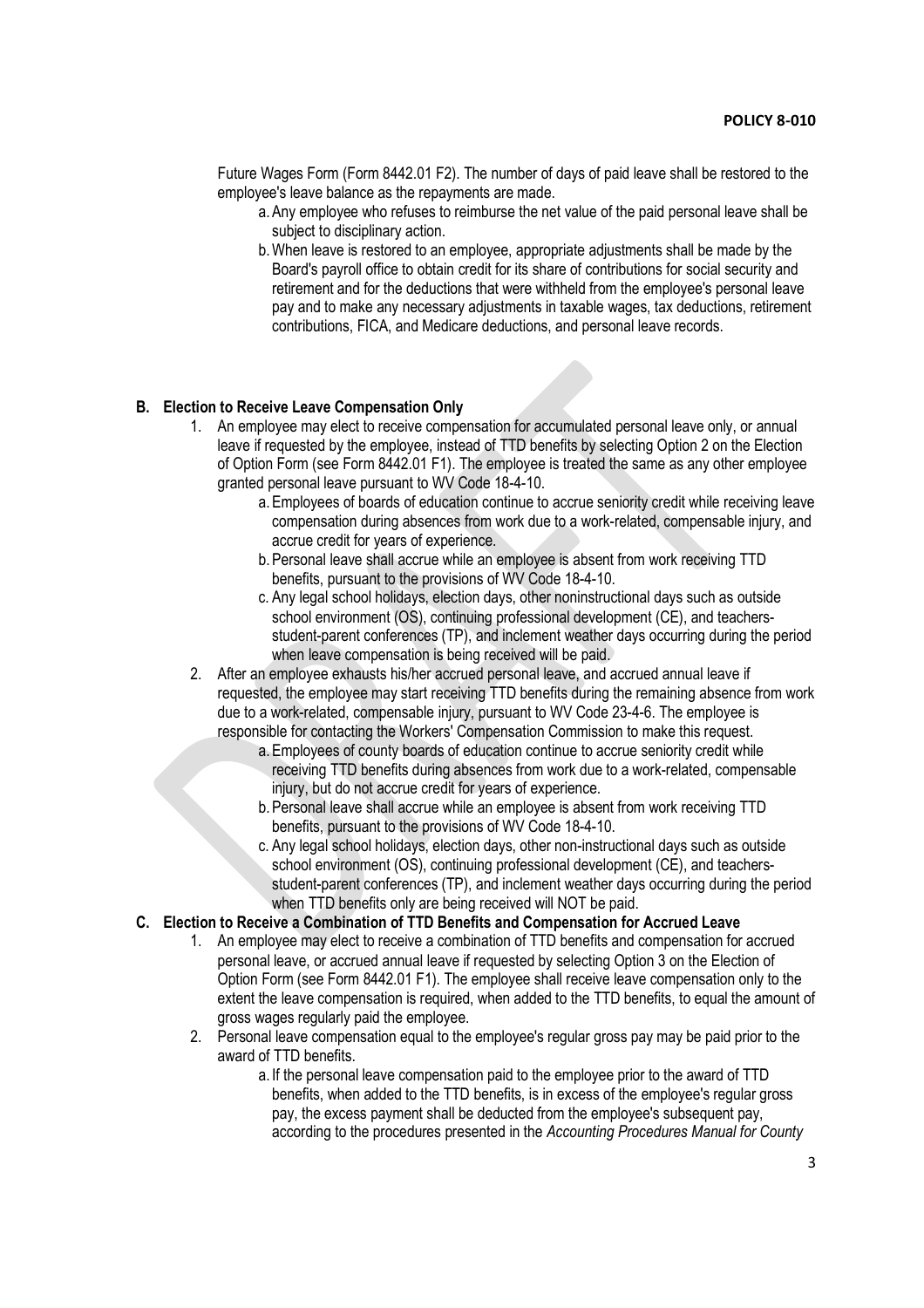*Boards of Education*. The employee and the Board shall complete the Assignment of Future Wages Form (Form 8442.01 F2). The number of days of paid leave shall be restored to the employee's leave balance as the deductions are made.

- b.Any employee who refuses to have the excess payment deducted from the employee's subsequent pay until the total amount of the overpayment is recovered shall be subject to disciplinary action.
- c. When leave is restored to an employee, appropriate adjustments shall be made by the Board's payroll office to obtain credit for the agency's share of contributions for social security and retirement and for the deductions that were withheld from the employee's personal leave pay and to make any necessary adjustments in taxable wages, tax deductions, retirement contributions, FICA, and Medicare deductions, and personal leave records.
- 3. The employee's accrued personal leave days shall be charged only for such days as equal the amount of personal leave compensation required to compensate the employee at the employee's regular gross rate of pay.
	- a.Employees of county boards of education continue to accrue seniority credit while receiving leave compensation during absences from work due to a work-related, compensable injury, and may accrue credit for years of experience by use of accrued personal leave.
	- b.Personal leave shall accrue while an employee is absent from work receiving TTD benefits, pursuant to the provisions of WV Code 18-4-10.
	- c. Any legal school holidays, election days, other noninstructional days such as outside school environment (OS), continuing professional development (CE), and teachersstudent-parent conferences (TP), and inclement weather days occurring during the period when leave compensation is being received will be paid.
- 4. After an employee exhausts his/her accrued personal leave, and annual leave if requested, the employee may then receive TTD benefits only during the remaining absence from work due to the work-related, compensable injury, pursuant to WV Code 23-4-6.
	- a.Employees of county boards of education continue to accrue seniority credit while receiving TTD benefits during absences from work due to a work-related, compensable injury, but do not accrue credit for years of experience.
	- b.Personal leave shall accrue while an employee is absent from work receiving TTD benefits, pursuant to the provisions of WV Code 18-4-10.
	- c. Any legal school holidays, election days, other non-instructional days such as outside school environment (OS), continuing professional development (CE), and teachersstudent-parent conferences (TP), and inclement weather days occurring during the period when TTD benefits only are being received will NOT be paid.
	- d.Nothing in this policy prohibits an employee from electing to request a medical leave of absence without pay instead of using personal/annual leave, even if an employee will not be receiving TTD benefits. For example, if an employee is absent from work for only three (3) calendar days due to a work-related, compensable injury, the employee is not eligible for TTD benefits. The employee may, if desired, choose not to use personal leave and instead, request a medical leave of absence without pay.

# **Return to Work Notice**

Workers' Compensation Form WC309, Return to Work Notice, must be timely completed by the Board and be forwarded to the Workers' Compensation Commission when the employee returns to work, regardless of which of the preceding options the employee elected.

#### **Discriminatory Practices Prohibited**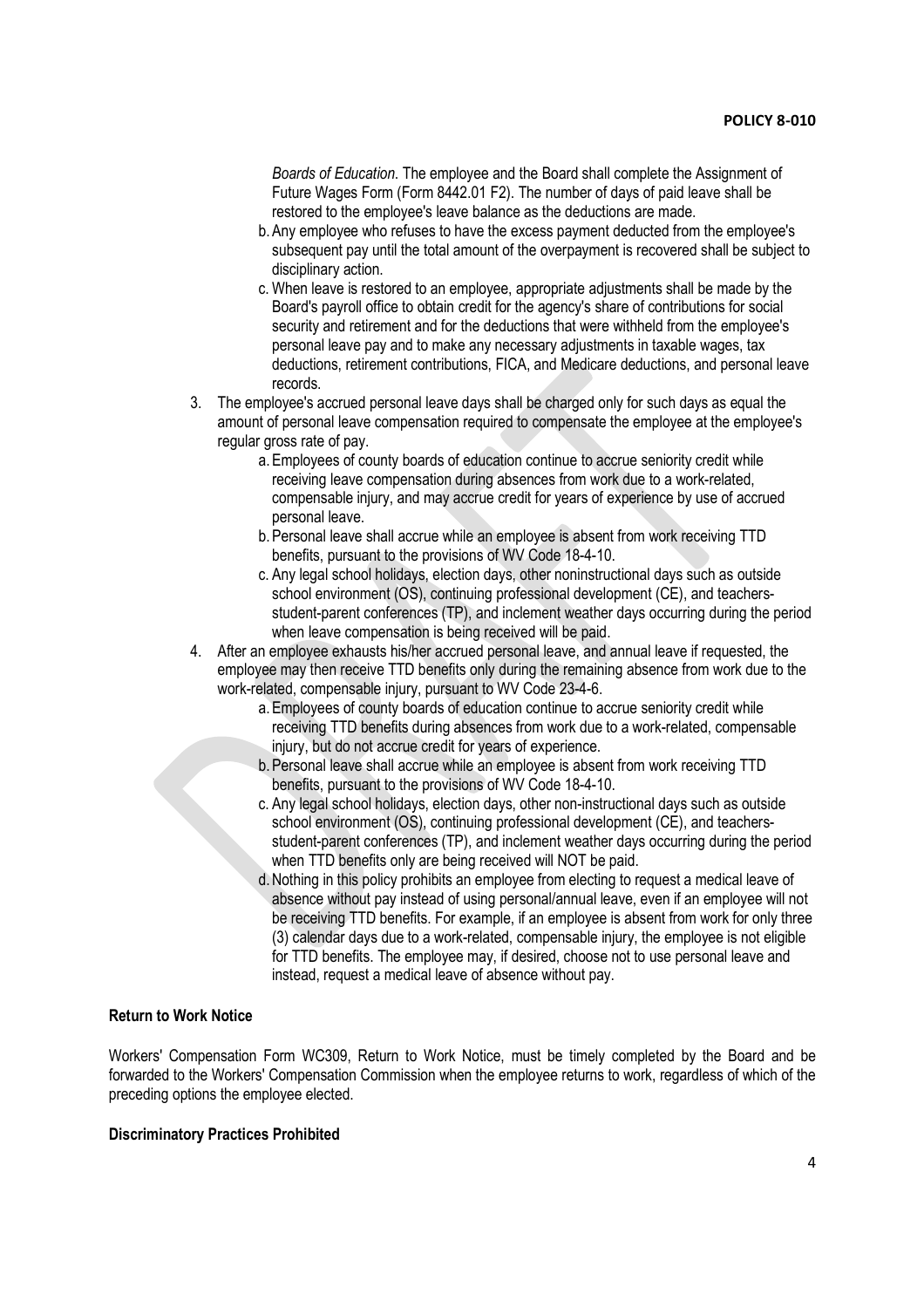WV Code 23-5A-1 provides that an employer shall not terminate an injured employee while the employee is absent from work due to a work-related, compensable injury and is receiving or is eligible to receive TTD benefits, unless the injured employee has committed a separate dischargeable offense.

- A. A separate dischargeable offense shall mean misconduct by the injured employee wholly unrelated to the injury or the absence from work resulting from the work-related, compensable injury.
- B. A separate dischargeable offense shall not include absence resulting from the injury or from the inclusion or aggregation of absence due to the injury with any other absence from work.

If the Board has provided any type of medical insurance for an employee or his/her dependents by paying premiums, in whole or in part, on an individual or group policy, shall not cancel, decrease participation on behalf of the employee or his/her dependents or cause coverage provided to be decreased during the entire period for which that employee during the continuance of the employer-employee relationship is claiming or is receiving benefits under Chapter 23, WV Code for a temporary total disability. If the medical insurance policy requires a contribution by the employee, that employee must continue to make the contribution required, to the extent the insurance contract does not provide for waiver of the premium.

It shall be a discriminatory practice for an employer to fail to reinstate an employee who has sustained a workrelated, compensable injury to the employee's former position of employment, upon demand for such reinstatement, provided that the position is available and the employee is not disabled from performing the essential duties of the position, with or without accommodations.

- A. If the former position is not available, the employee shall be reinstated to a comparable position which is available and which the employee is capable of performing. A comparable position shall mean a position which is comparable in wages, working conditions, and, to the extent reasonably practicable, duties to the position held at the time of injury.
- B. A written statement from a duly licensed physician that the physician approves the injured employee's return to regular employment shall be prima facie evidence that the employee is able to perform his/her duties.
- C. In the event that neither the former position nor a comparable position is available, the employee shall have a right to preferential recall to any job which the injured employee is capable of performing which becomes available after the employee notifies the Board that reinstatement is desired.
- D. The right of preferential recall shall be in effect for one (1) year from the day the injured employee notifies the employer that reinstatement is desired. The employee must provide the employer with a current mailing address during the one (1) year period.

Reference:WV Code 18A-4-10, 23-1-1 et seq., 23-5A-1 et seq. WV C.S.R. 114-65-1 et seq. WV State Board of Education Policy 5612